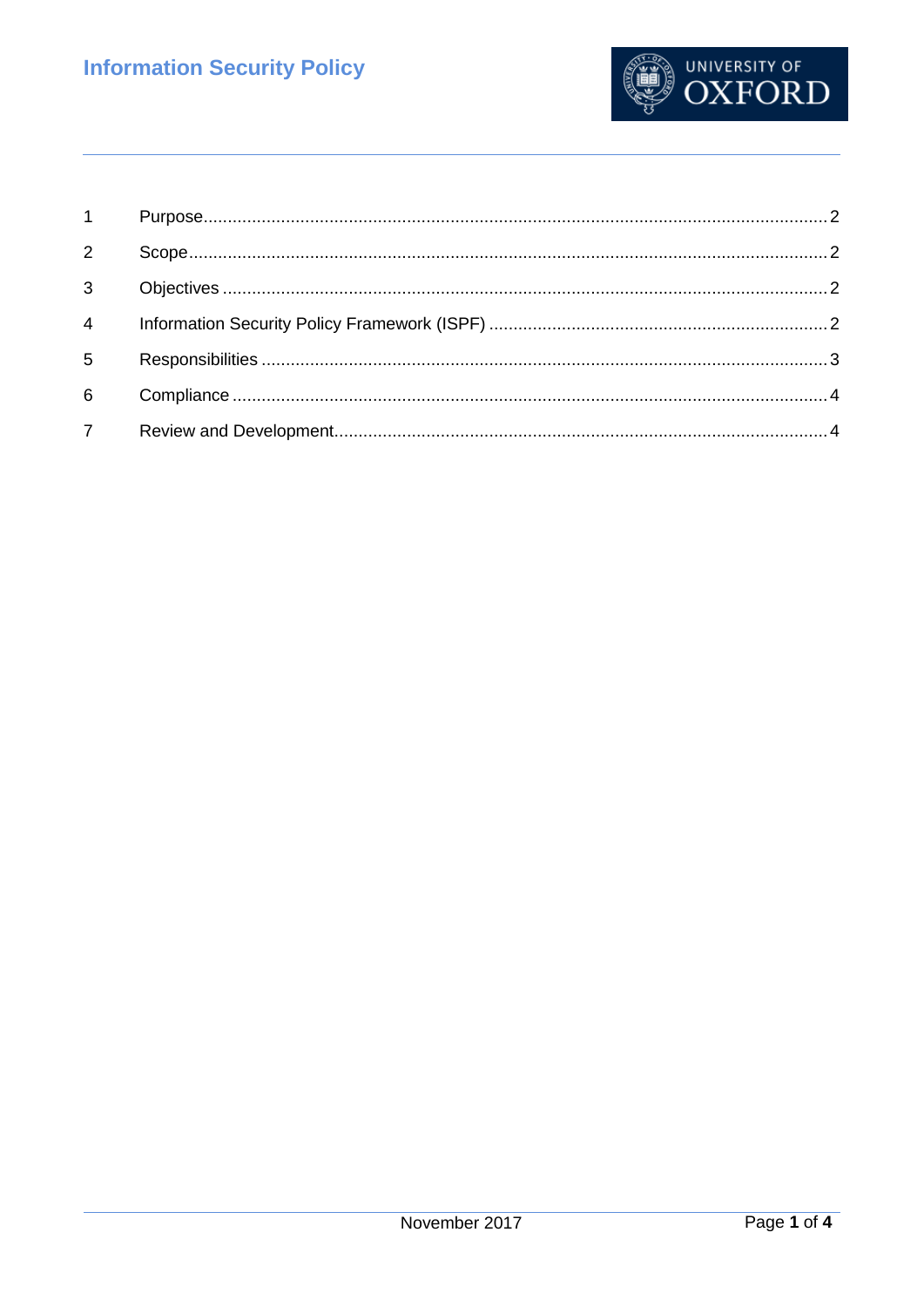

### <span id="page-1-0"></span>**1 Purpose**

This policy outlines the University's approach to information security management and provides the guiding principles and responsibilities to ensure the University's information security objectives are met.

#### <span id="page-1-1"></span>**2 Scope**

This policy is applicable across the University and individually applies to:

- all individuals who have access to University information and technologies;
- all facilities, technologies and services that are used to process University information;
- information processed, in any format, by the University pursuant to its operational activities;
- internal and external processes used to process University information; and
- external parties that provide information processing services to the University.

#### <span id="page-1-2"></span>**3 Objectives**

The University's objectives for information security are that:

- a culture is embedded to ensure all teaching, research and administration activities consider information security;
- individuals are aware and kept informed of their information security responsibilities;
- information risks are identified, managed and mitigated to an acceptable level;
- authorised users can securely access information to perform their roles;
- facilities, technologies and services adequately balance usability and security;
- implemented security controls are pragmatic, effective and measurable;
- contractual, regulatory and legal obligations relating to information security are met; and
- incidents are effectively managed and resolved, and learnt from to improve our control environment.

#### <span id="page-1-3"></span>**4 Information Security Policy Framework (ISPF)**

Information is critical to University operations and failure to protect information increases the risk of financial and reputational losses. The University is committed to protecting information, in all its forms, from loss of **confidentiality**, **integrity** and **availability** ensuring that:

- all staff complete information security awareness training;
- information security risk is adequately managed and risk assessments on IT systems and business processes are performed where appropriate;
- all relevant information security requirements of the University are covered in agreements with any third-party partners or suppliers, and compliance against these is monitored;
- appropriate information security controls are implemented to protect all IT facilities, technologies and services used to access, process and store University information;
- all information security incidents are reported in a timely manner via appropriate management channels, information systems are isolated, and incident properly investigated and managed;
- Information Asset Owners are identified for all University information assets, assets are classified according to how critical and sensitive they are, and rules for their use are in place;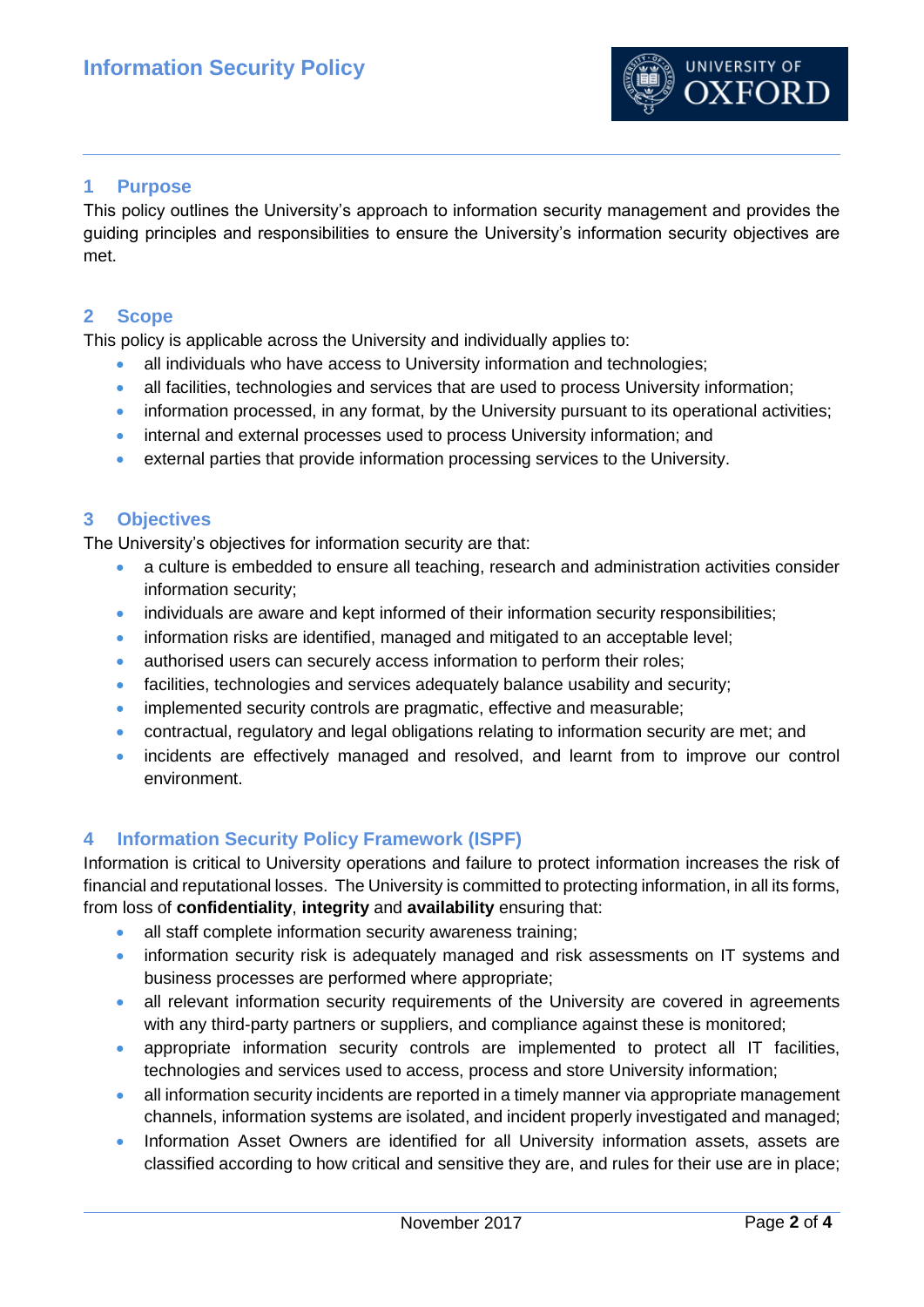

and

**•** information security controls are monitored to ensure they are adequate and effective.

To provide the foundation of a pragmatic information security framework, the University will define and implement a set of minimum information security controls, known as the baseline, set out in topic specific information supporting documentation. Where research, regulatory or national requirements exceed this baseline, there is flexibility to increase control at a departmental or project level. The baseline will support the University in achieving its information security objectives.

The policy and the baseline shall be communicated to users and relevant external parties, and are available via the information security website.

# <span id="page-2-0"></span>**5 Responsibilities**

The following bodies and individuals have specific information security responsibilities:

- **Council** has executive responsibility for information security within the University. Specifically Council is responsible for determining the system of internal controls operated by the University and for monitoring the adequacy and effectiveness of the control environment. The Security Subcommittee of the General Purposes Committee has responsibility for overseeing the management of the security risks to the University's staff and students, its infrastructure and its information.
- **Joint Information Security Advisory Group** (JISAG) has the responsibility to develop and maintain the information security policy framework, review reports on compliance, provide support and guidance, escalate risks and issues, and provide recommendations to the University.
- **Chief Information Security Officer** (CISO) is responsible for establishing and maintaining the University's information security management framework to ensure the availability, integrity and confidentiality of the University's information. The CISO will define and implement the University's information security strategy and lead operational and improvement programmes.
- **Information Security Team** is responsible for maintaining and monitoring compliance against the University's information security policy framework. The Information Security Team will provide services to the University to support a collaborative approach to reducing risks associated with processing University information. The Information Security Team will create and maintain topic specific information security content to support the implementation of information security controls in accordance with the policy framework.
- **Heads of Division** are responsible for the oversight of information security arrangements for departments or faculties within their division in order to ensure that they are functioning in accordance with this policy.
- **Heads of Department and Faculty Board Chairs** are responsible for the effective implementation of this information security policy, and supporting information security rules and standards, within their department or faculty.
- **Users** are required to complete information security awareness training and are responsible for making informed decisions to protect the information that they process.